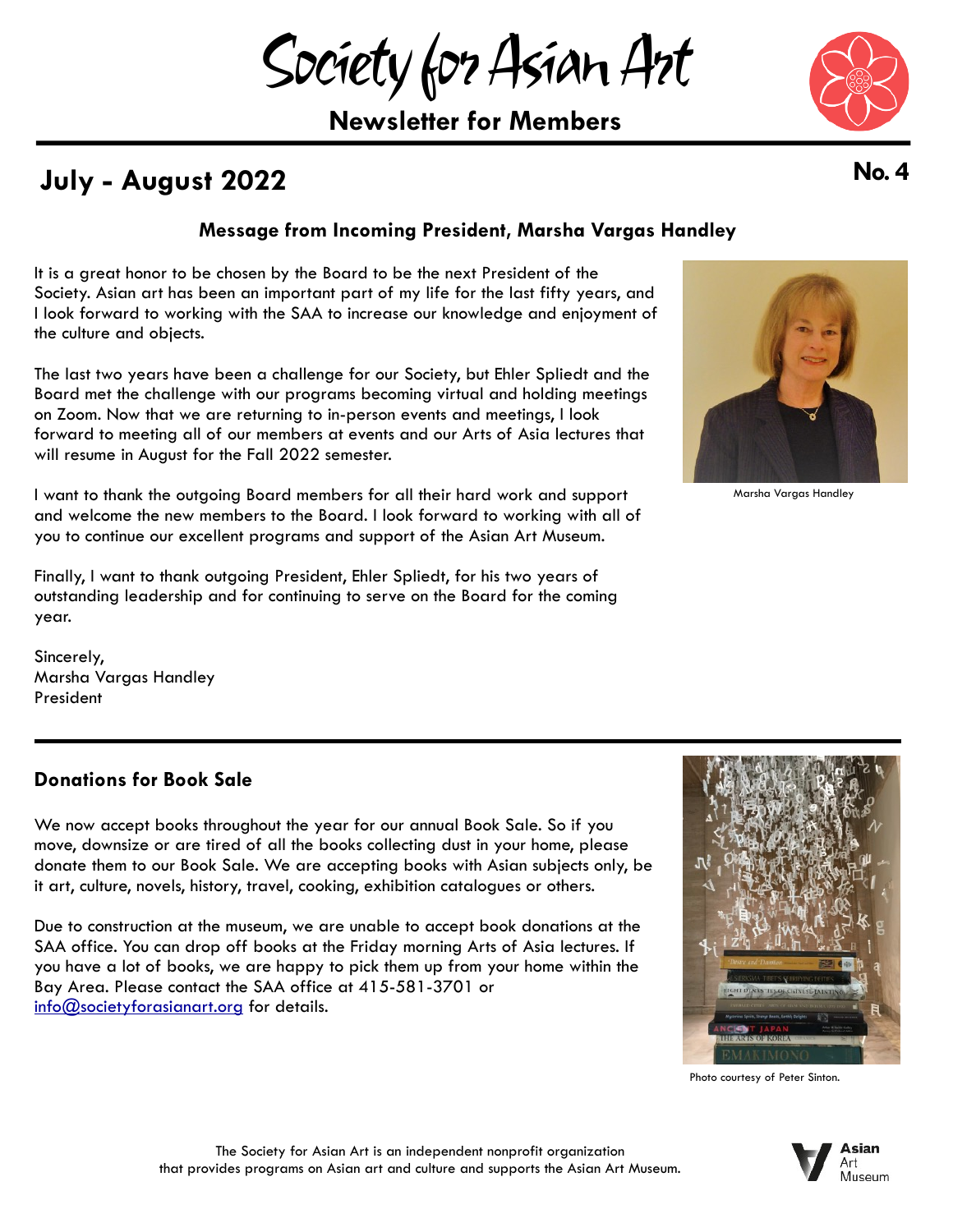

## **IN THIS ISSUE**

**Saturday, Jul. 23** Member Event - A Visit to a Collector's Home

 **Thursday, Aug. 4** Member Event - Chinese Historical Society of America

 **Fridays, Aug. 19 – Nov. 18** Fall 2022 Arts of Asia Lecture Series Forging New Connections: Asia in the First Millennium of the Common Era

 **Wednesday, Aug. 31** Member Event - An Insider's Tour of Japantown

 **Mondays, Oct. 17, Oct. 31 & Nov. 14 Fall 2022 Literature Course** Jin Ping Mei: The Aphrodisiac, The Climax and The Dissolution



**UPCOMING EVENTS (Subject to Change)**

**Friday, Sept. 16** Study Group - Gamelan: Music Bridge to the West with Henry Spiller

**Saturday, Sept. 24** Member Event - Visit to the Ren Brown Gallery in Bodega Bay

**Thursday, Sept. 29**  Member Event - "Lost Kingdoms" Lecture with Fan Zhang



# **WELCOME TO NEW MEMBERS**

We welcome the following new members, who joined the Society from April through May. We are thrilled that you have decided to join us, and hope you find our programs and events interesting and engaging. Please don't hesitate to ask questions and give us feedback. Welcome!

Nancy Ellis Jane & H. Kerr Kenneth & Joan Campbell Suzanne Lo & Victor Lim Judi Elman & Gordon Harris Sejal Patel & Sanjay Banker Roxann Filaseta Yi Xie



# **SOCIAL MEDIA**

We need more photos of SAA programs and trips to publish on Instagram and Facebook! The more photos that we post, the more often they will appear for people to like or follow, so our Instagram and Facebook followers can grow more rapidly.

Please submit photos to [candacezks@gmail.com](mailto:candacezks@gmail.com), except from Jul. 10 to Aug. 10, when photos should be sent to [ila-katz@pacbell.net](mailto:ila-katz@pacbell.net). Thank you.

Society for Asian Art July - August 2022, No. 4

Members' Newsletter Edited by John Nelson and Susan Lai

Published bimonthly by Society for Asian Art 200 Larkin Street San Francisco, CA 94102 [www.societyforasianart.org](http://www.societyforasianart.org) (415) 581-3701 saa@societyforasianart.org

Copyright © 2022 Society for Asian Art

Board of Directors 2022-2023

 Past President Ehler Spliedt Secretary Anne Katz<br>Treasurer Ed Baer Treasurer

 President Marsha Vargas Handley Vice President Gloria Garaventa

> Neaera Baer Edith Benay Margaret Booker Lynne Brewer Deborah Clearwaters\* Kalpana Desai Pamela George Kirk Gibson Thomas Ihrig Anne Adams Kahn Candace Zander Kahn Phyllis Kempner John Kouletsis Peggy Mathers Forrest McGill\* Lawrence Mock Howard Moreland John Nelson Debbie Wong Ottman Sandra Pan Sharon Roe Kathleen Slobin Nazneen Spliedt Charita Thakkar

> > \*ex officio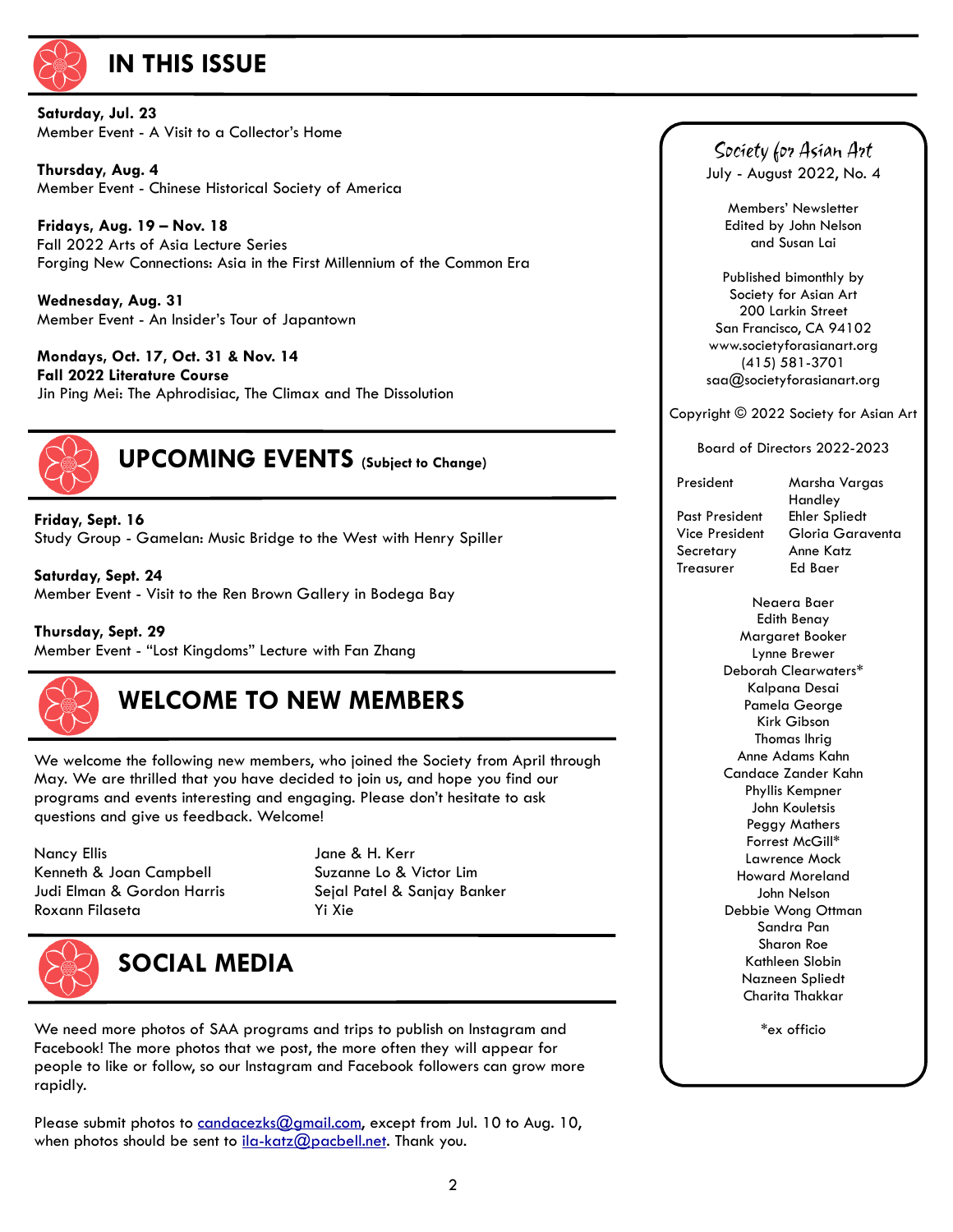

## **ARTS OF ASIA FALL 2022 LECTURE SERIES**

## **Forging New Connections: Asia in the First Millennium of the Common Era**



Left: Seated Buddha, approx. 200–400. Pakistan; ancient region of Gandhara. Schist. Asian Art Museum of San Francisco, The Avery Brundage Collection, B60S557. Photograph © Asian Art Museum of San Francisco. Right: Pillow in the form of a boy and a lotus leaf, approx. 1050–1127. China; Hebei province. Northern Song period (960– 1127). Porcelain with glaze (Ding ware). *Asian Art Museum of San Francisco, The Avery Brundage Collection*, B60P1351. Photograph © Asian Art Museum of San Francisco.

| When:  | Fridays, Aug. 19 - Nov. 18, 2022                                                          |  |  |
|--------|-------------------------------------------------------------------------------------------|--|--|
| Time:  | 10:30 a.m. to 12:30 p.m. Pacific Time                                                     |  |  |
| Place: | <b>Samsung Hall, Asian Art Museum &amp; Online Webinars</b>                               |  |  |
| Fee:   | \$200 per person Society members and \$250 per person non-members for the series.         |  |  |
|        | Advance registration must be received by SAA by Aug. 12, 2022.                            |  |  |
|        | We will only accept drop-ins for individual lectures in Samsung Hall on a space available |  |  |
|        | basis. Drop-in fee is \$25 per person per lecture.                                        |  |  |
|        | All in-person fees are after Museum admission.                                            |  |  |

### **Instructor of Record: Sanjyot Mehendale**

The Fall 2022 Arts of Asia Lecture Series, entitled "Forging New Connections: Asia in the First Millennium of the Common Era," continues our Spring 2022 ancient Asia series. The 14-lecture fall series is designed to be a survey of Asian cultures with attention to how they used their natural resources and trade routes in the first 1,000 years of the common era.

The series will provide our audience with a better understanding of key cultural and artistic traditions of Asia. Thus, the Fall 2022 series will offer lectures on Armenia and trade until the Mongols, the advent and growth of Islam in Afghanistan, exchanges along the Silk Road, early Turkic settlements in Central Asia, stone temples of ancient South India, the Seljuqs, the Tang and Song Dynasties of China, Japan before the Shoguns, the Khmer, the Champa, kingdoms in maritime Southeast Asia, kingdoms in Thailand and Myanmar, the Tibetan empire, and Korea's pivotal role in the transmission of Buddhist art.

### *Please check our website for the most up-to-date information about this lecture series.*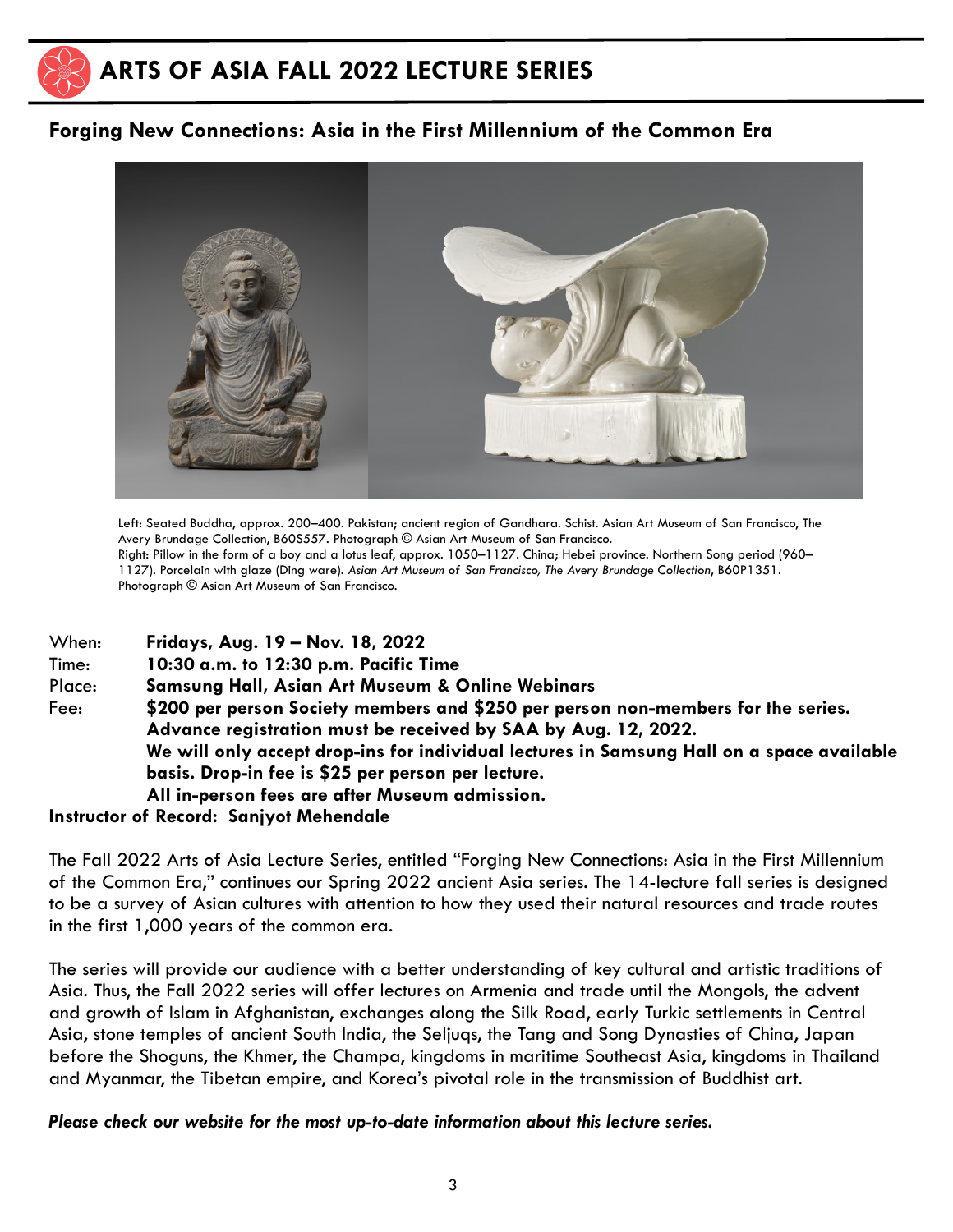

## **ARTS OF ASIA FALL 2022 LECTURE SERIES**

### **Speakers & Topics (Subject to Change)**

#### **August 19, 2022**

The Rise and Florescence of Turkic Nomadic Polities in Central Asia (6th to 12 c. CE): Material and Political interactions Across a Connected World Michael Frachetti, Professor of Archeology, Washington University, St. Louis

#### **August 26, 2022**

Armenia and Trade Until the Mongols Helen Evans, Curator for Byzantine Art, Department of Medieval Art and The Cloisters, Metropolitan Museum of Art

#### **September 2, 2022**

Arts in Afghanistan from the Arrival of Islam to the Ghaznavids Martina Rugiadi, Associate Curator of Islamic Art, Metropolitan Museum of Art

#### **September 9, 2022**

Xuanzang's World: Art and Pilgrimage in Tang China Anne Feng, Assistant Professor of Chinese Art, Boston University

#### **September 16, 2022**

Who Built the Stone Temples of Ancient South India: Key Monuments of the Pallava and Early Chola Period Padma Kaimal, Batza Professor of Art and Art History, Colgate University

#### **September 23, 2022**

Korea's Pivotal Role in the Early Transmission of Buddhist Art to and through East Asia Jonathan Best, Professor of Art History, Emeritus, Wesleyan University

#### **September 30, 2022**

The Transition from Tang to Song Dynasty China: Visual and Material Culture Michelle C. Wang, Associate Professor, Georgetown University

#### **October 7, 2022**

Consolidation of Power and Visual/Material Culture in the Nara and Heian Periods of Japan Akiko Walley, Maude I. Kerns Associate Professor of Japanese Art, University of Oregon

#### **October 14, 2022**

Celestial Palaces, Axial Mountains, and Cosmic Seas: Ancient Khmer Temple Architecture Paul Lavy, Professor of South and Southeast Asian Art History, University of Hawaii

#### **October 21, 2022**

The Champa Empire of Southeast Asia and Its Relationship with Its Environments and Neighbors during the First Millennium of the Common Era Kenneth Hall, Professor of History, Ball State University

#### **October 28, 2022**

Between the East Indian Ocean and China Sea: Southeast Asia's Port Kingdoms in the Premodern Era Derek Heng, Professor and Chair of the Department of History, North Arizona University

#### **November 4, 2022**

Early Common Era Kingdoms in Thailand, Laos, and Historical Burma Catherine Raymond, Professor of Art History and Director of Center for Burma Studies, Northern Illinois University

#### **November 11, 2022**

The Tibetan Empire and Its Aftermath in Central Asia Brandon Dotson, Associate Professor and Thomas P. McKenna Chair of Buddhist Studies, Georgetown University

#### **November 18, 2022**

The Arts of the Seljuqs from Iran to Anatolia Deniz Beyazit, Associate Curator, Islamic Art, Metropolitan Museum of Art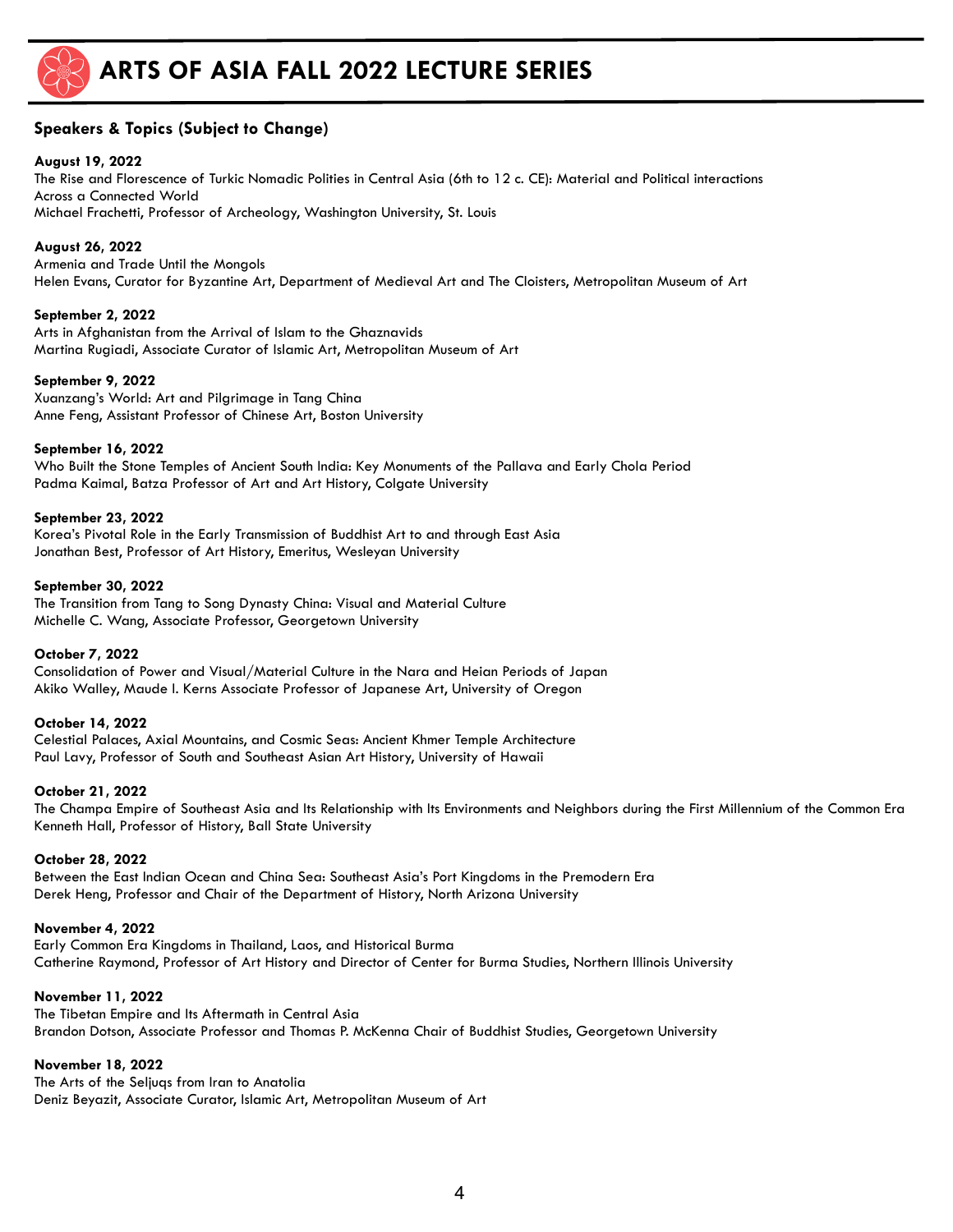

## **MEMBER EVENTS**

## **A Visit to a Collector's Home With Annie Dorsey**

When: **Saturday, Jul. 23, 2022** Time: **2:00 p.m. to 4:00 p.m.** Place: **Private Residence in Sausalito** Fee: **\$15 per person Society members only. Limited to 20 participants.** *Advance registration must be received by SAA by Jul. 16, 2022.*

Enjoy spending time with fellow members while visiting a Society member's home that is filled with Buddhist, Hindu and Jain art from India, Nepal, Tibet and Bhutan.

Annie Dorsey will try to be a good "docent" and share information on her collection and answer your questions while explaining her deep, long-time interest and study of these cultures that developed into a passion.

Tea, drinks, and nibbles will be served, while we enjoy the art and the views.

Address will be provided to registered attendees.



Photo courtesy of Chinese Historical Society of America.

### **Chinese Historical Society of America**

When: **Thursday, Aug. 4, 2022** Time: **11:00 a.m.** Place: **965 Clay Street, San Francisco**

Fee: **\$20 per person Society members; \$25 per person non-members (includes admission to the CHSA Museum).** *Advance registration must be received by SAA by Jul. 28, 2022.*

Join Society members for a visit to the Chinese Historical Society of America's newly renovated museum and art gallery, located in the historic Julia Morgan YWCA building in Chinatown.

We will visit their current exhibit, a major retrospective on Bruce Lee, where we will see the actor as not only a martial arts expert, but also a visionary, a thinker, and a unifier. A native son of Chinatown, his experiences with discrimination helped shape his unique worldview. The Museum also has historical paintings and photographs on view, showcasing the history of the Chinese presence in San Francisco.

Following our visit to CHSA, we will walk to the murals created by the late artist Hung Liu for the Chinese for Affirmative Action Committee. The walk will be led by Chris Ahn, who participated in the restoration of these murals. She has been designated by Hung Liu as the guardian of the murals.

After the visit, attendees can choose to join an optional no-host lunch at a nearby restaurant.



Photo courtesy of Annie Dorsey.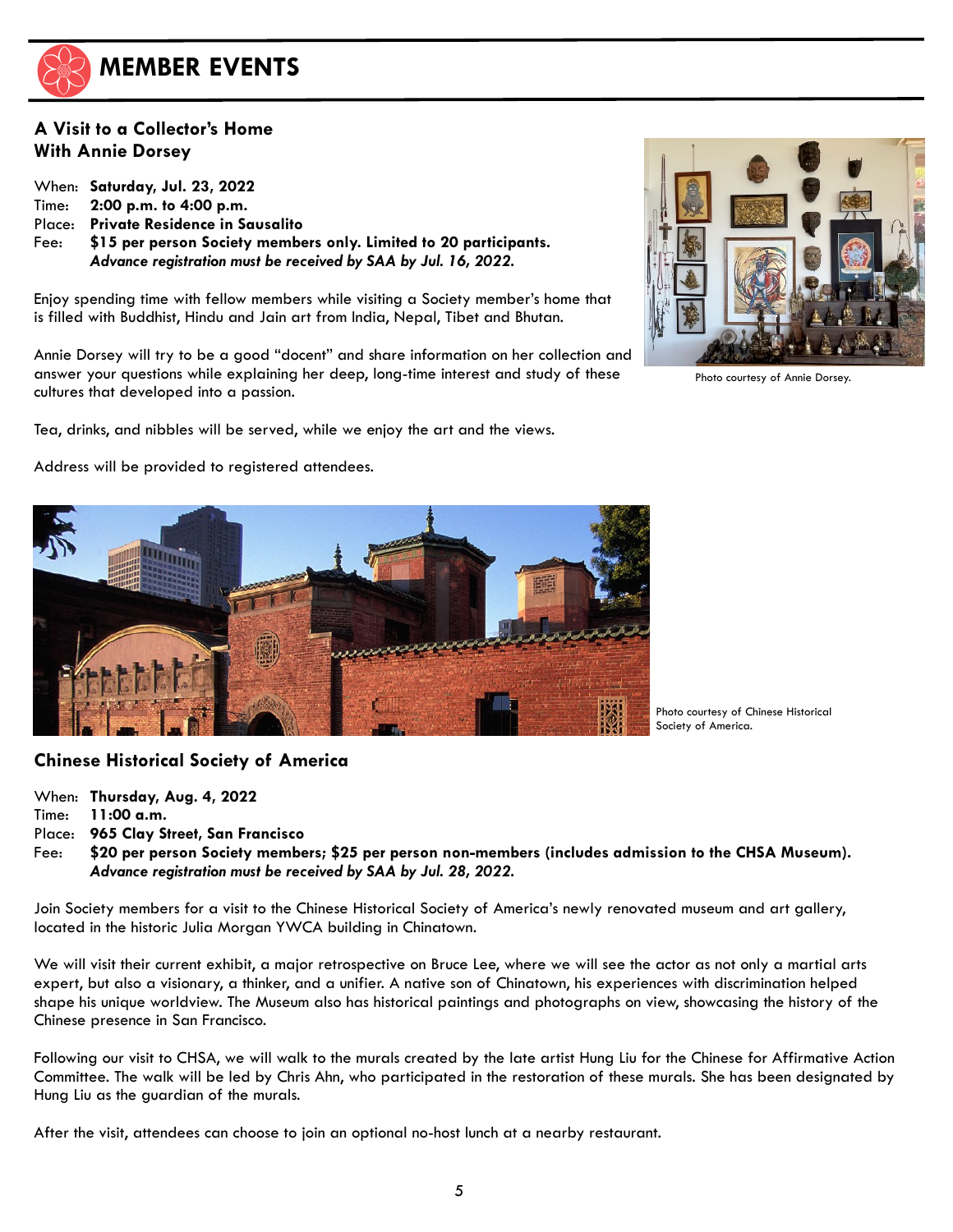

## **MEMBER EVENTS**

## **An Insider's Tour of Japantown With Linda Mihara**

|        | When: Wednesday, Aug. 31, 2021                                     |
|--------|--------------------------------------------------------------------|
| Time:  | $10:00$ a.m. $-$ 2:00 p.m.                                         |
| Place: | <b>National Japanese American Historical Society Peace Gallery</b> |
|        | 1684 Post Street, San Francisco                                    |
| Fee:   | \$50 per person Society members only. Limited to 20 participants.  |
|        | Advance registration must be received by SAA by Aug. 24, 2022.     |

Put on your walking shoes for the second SAA walking tour, this time of San Francisco's Japantown with Linda Mihara. Linda will provide information on the history of Japantown while introducing us to a variety of neighborhood shops and cultural landmarks.

We will stop for lunch at the restaurant Udon Mugizo. During our walk, we will also stop at a history museum, a beautiful private tearoom, a bakery filled with tasty treats, a gallery specializing in ukiyo-e and have an origami lesson. Linda will give us her insider's knowledge of one of San Francisco's most fascinating neighborhoods.

The tour includes lunch (choice of tempura zaru udon or beef donburi), **beverages not included**.

*Linda Tomoko Mihara is well known to SAA members for the very popular origami study group she led*  last year and for the origami exhibit she curated at the Asian Art Museum. An award-winning designer of *complex origami artworks, Linda has been a volunteer for and donated her art to a variety of Japanese American cultural programs. She is the owner and manager of Paper Tree in Japantown.* 



## **LITERATURE & CULTURE FALL 2022 COURSE**

## **Jin Ping Mei ⾦瓶梅: The Aphrodisiac, The Climax, and The Dissolution With Stephen Roddy**

- When: **Mondays, Oct. 17, Oct. 31 & Nov. 14, 2022**
- Time: **10:30 a.m. to 12:00 p.m. Pacific Time**
- Place: **Koret Education Center, Asian Art Museum & Zoom Webinars**
- Fee: **\$105 per person Society members; \$130 per person non-members for the course.** *Advance registration must be received by the SAA by Oct. 10, 2022.*

Traditional Chinese novels tend to be epic in scope, and Chin P'ing Mei is no exception. The last twenty chapters of this book cover not only the destruction of the Ximen household and the dispersal of its surviving members, but the fall of the Northern Song Dynasty at the hands of the Jurchen (Jin) invaders as they overrun the North China plain. But before that happens, the author gradually brings all of the physical and moral excesses of the first 40 chapters to a crescendo in the momentous events of the four "decades" of chapters 40-80. Variations on the family and societal dynamics that we have witnessed earlier-infidelity, jealousy, financial entanglements, political corruption, etc.become ever more convoluted, revealing ever greater complexity in Pan Chinlian, Li Ping'er, Wu Yueniang, their servants and others in or outside the household. To what extent can we feel empathy or at least pity for characters who have sinned so egregiously? Should we take some comfort in the ways in which nearly all of them receive their just deserts? We will ponder these questions as we make our way through the material splendor that only begins to fade as the family enters its final, terminal decline. Vol. 3-5 of the David Roy translation are all available as e-books.



San Francisco Peace Pagoda with cherry blossom trees underneath. iStock photo ID: 948089276. Credit: [David Tran](https://armchaircreative.com/).



Linda Mihara



Bodhidharma (Daruma) holding his shoes, by Suio Genro (Japanese, 1716–1789). Ink on paper. Asian Art Museum of San Francisco, Gift from The Collection of George Gund III, 2016.195. Photograph © Asian Art Museum of San Francisco.

*Stephen Roddy, a professor at the University of San Francisco, received his PhD in East Asian Studies from Princeton University, and specializes in the fiction and other prose genres of 18th and 19th century China and Japan. He teaches courses in Japanese and Chinese literature, culture, and language.*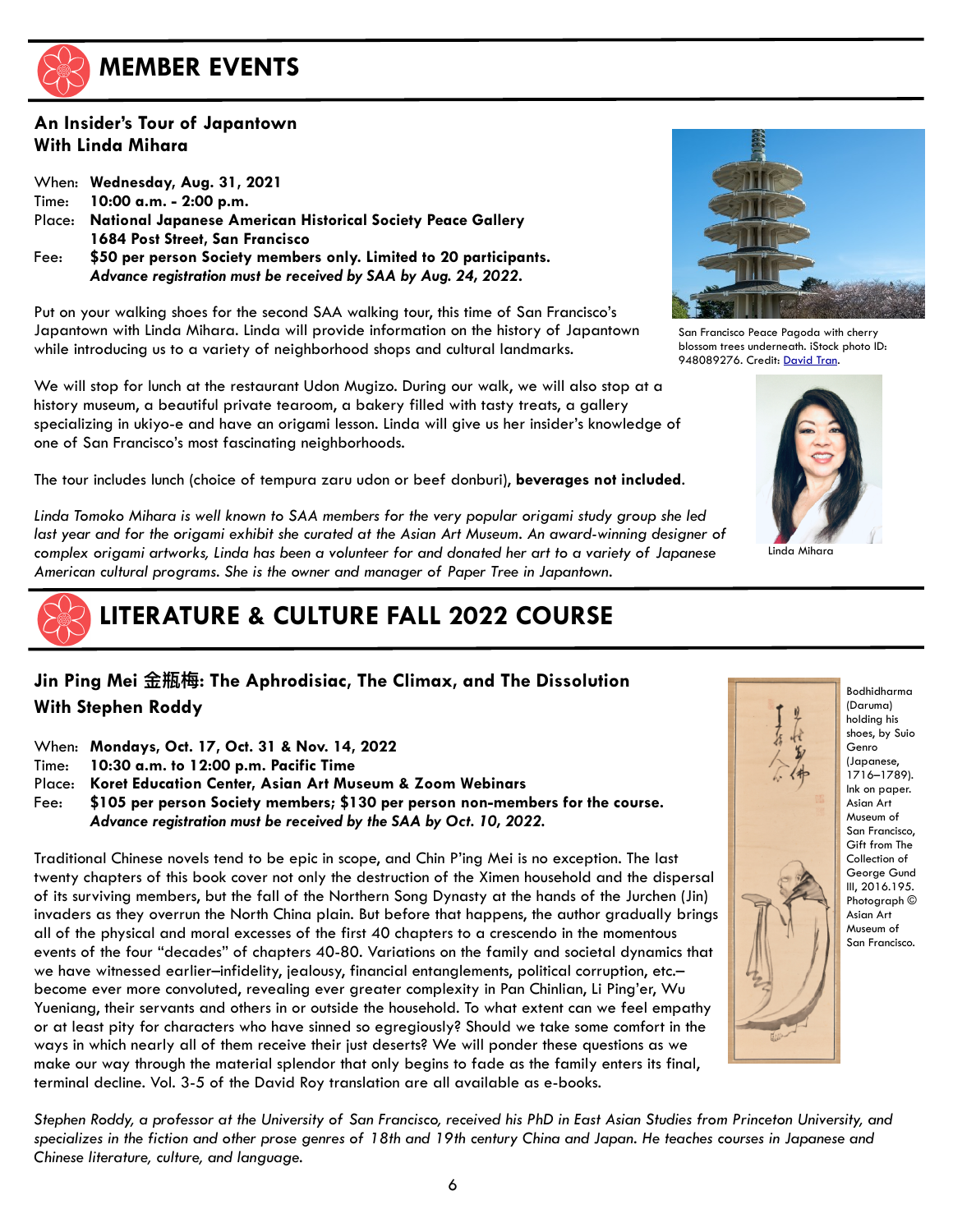

**REGISTRATION FORM**

#### **How to Register**

- 1. Go to our website, [www.societyforasianart.org](http://www.societyforasianart.org), sign up and pay online; OR
- 2. Print and fill out this registration form, and send it with a check or the credit card information to: Society for Asian Art, 200 Larkin Street, San Francisco, CA 94102.

SAA does not issue tickets or confirmations. You will be contacted ONLY if your registration cannot be completed. A valid email address for each registrant must be provided for online programs.

The Society for Asian Art's cancellation policy requires at least one week's advance written notice in order to receive a refund of registration fees. Requests must be received by the SAA office no later than one week before the start of the event, lecture series, or literature course. This excludes our travel programs, which have separate cancellation policies, as well as any programs where a specific refund policy is stated on the event page or description.

#### **Please note that by registering for a program, you are giving consent to the SAA to be photographed or videoed as a participant.**

| Programs                                                                                                                                                                                                               | Fee Per Person                     | Quantity | Subtotal |
|------------------------------------------------------------------------------------------------------------------------------------------------------------------------------------------------------------------------|------------------------------------|----------|----------|
| □ Jul. 23, 2022 Member Event - A Visit to a Collector's Home<br>Advance registration must be received by SAA by Jul. 16, 2022.                                                                                         | \$15 Members<br>Members only.      |          |          |
| $\Box$ Aug. 4, 2022 Member Event - Chinese Historical Society of America<br>Advance registration must be received by SAA by Jul. 28, 2022.                                                                             | \$20 Members<br>\$25 Non-Members   |          |          |
| $\Box$ Aug. 19 - Nov. 18, 2022 Fall 2022 Fall Arts of Asia Lecture Series<br>Forging New Connections: Asia in the First Millennium of the Common Era<br>Advance registration must be received by SAA by Aug. 12, 2022. | \$200 Members<br>\$250 Non-Members |          |          |
| $\Box$ Aug. 31, 2022 Member Event - An Insider's Tour of Japantown<br>Advance registration must be received by SAA by Aug. 24, 2022.                                                                                   | \$50 Members<br>Members only.      |          |          |
| □ Oct. 17, Oct. 31 & Nov. 14, 2022 Fall 2022 Literature Course - Jin Ping Mei: The Aphrodisiac,<br>The Climax, and The Dissolution<br>Advance registration must be received by SAA by Oct. 10, 2022.                   | \$105 Members<br>\$130 Non-Members |          |          |

|                                                                                                                               |                    | Zip Code __________________                                                                                                         |
|-------------------------------------------------------------------------------------------------------------------------------|--------------------|-------------------------------------------------------------------------------------------------------------------------------------|
| Check Number ________________________                                                                                         |                    |                                                                                                                                     |
| Charge registration fees to my credit card (CHECK ONE): $\Box$ Visa $\Box$ MasterCard $\Box$ Discover $\Box$ American Express |                    |                                                                                                                                     |
| <b>Credit Card Number</b>                                                                                                     | Expiration (MM/YY) | <u> 1989 - Johann Stein, mars an de Francisco Barbara (</u><br>CVV (3 digit # on back of Visa, MC or D; 4 digit # on front of AmEx) |

Signature Date **Date of the United States of the United States of the United States of the United States of the U** 

#### **COVID DISCLAIMER**

Given the persisting risks posed by COVID-19, attendance at any SAA in-person event necessarily increases your risk of exposure. If you choose to attend an event in person, you are agreeing to assume all the risks of exposure and to waive any right to make claims against the SAA, its agents, or its members for exposure. Your attendance is also your agreement to present proof of having received full vaccination against COVID-19, and that you will always wear a mask over your nose and mouth, except when actively eating or drinking. You also agree to follow any additional requirements imposed by public health authorities. SAA in-person events will follow current health protocols.